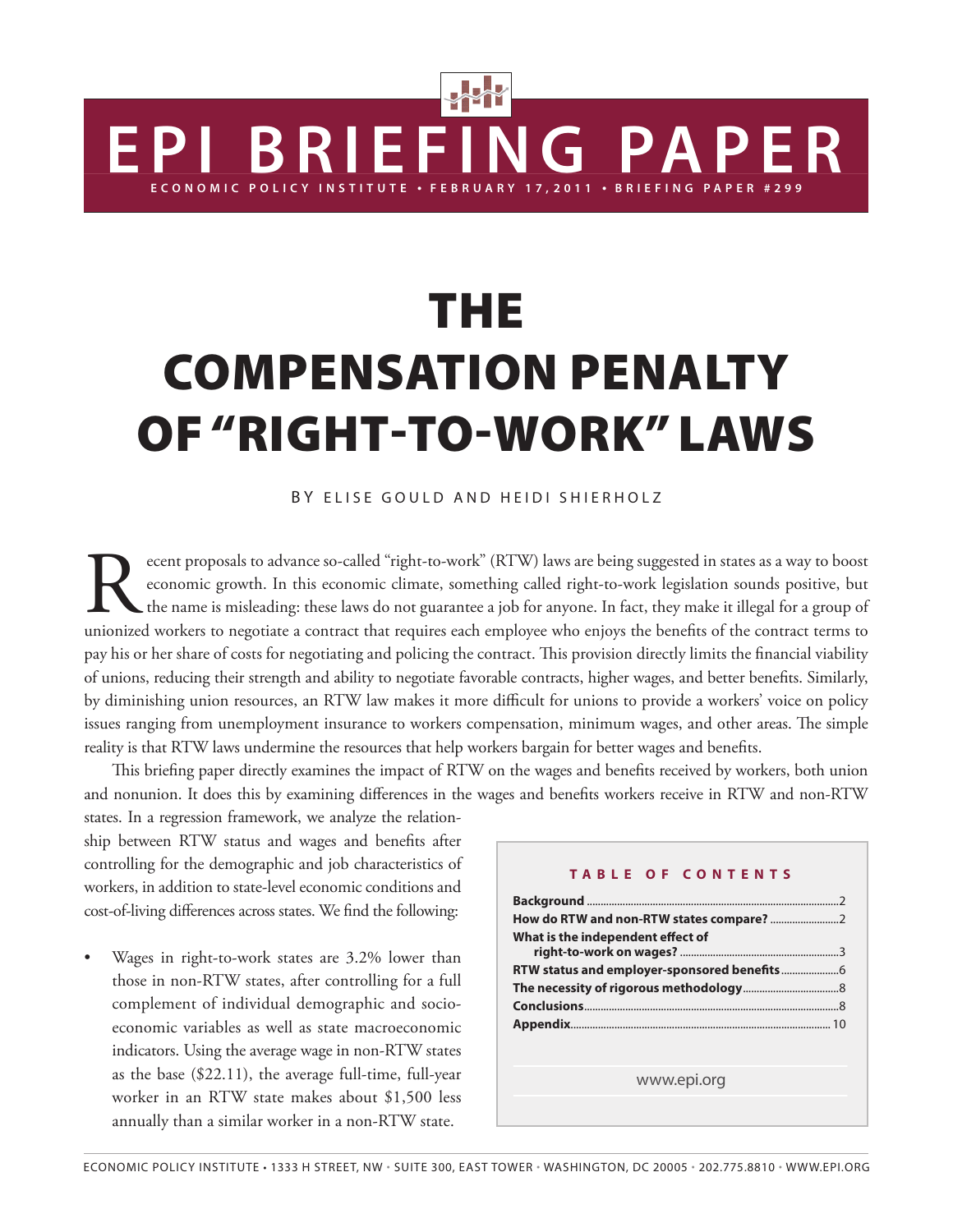- The rate of employer-sponsored health insurance (ESI) is 2.6 percentage points lower in RTW states compared with non-RTW states, after controlling for individual, job, and state-level characteristics. If workers in non-RTW states were to receive ESI at this lower rate, 2 million fewer workers nationally would be covered.
- The rate of employer-sponsored pensions is  $4.8$  percentage points lower in RTW states, using the full complement of control variables in our regression model. If workers in non-RTW states were to receive pensions at this lower rate, 3.8 million fewer workers nationally would have pensions.
- This briefing paper provides the most comprehensive study to date of the relationship between RTW status and compensation. Using a full set of explanatory variables, including state-level controls, it is clear that our analysis stands apart as being more rigorous than others of this type.

Our results apply not just to union members, but to all employees in a state. Where unions are strong, compensation increases even for workers not covered by any union contract, as nonunion employers face competitive pressure to match union standards. Likewise, when unions are weakened by "right-to-work" laws, the impact is felt by all of a state's workers.

We measure the particular effects of RTW laws on compensation among workers who are not unionized or covered by union contracts. The wage penalty for nonunionized workers is 3.0%, and the benefit penalty is 2.8 percentage points and 5.3 percentage points for health and pension benefits, respectively. Our results suggest that proposals to advance RTW laws likely come at the expense of workers' wages and benefits, both within and outside of unions.

## Background

The 1947 Taft-Hartley amendments to the National Labor Relations Act (1935) sanctioned a state's right to pass laws that prohibit unions from requiring a worker to pay dues, even when the worker is covered by a union-negotiated collective bargaining agreement. Within a couple of years of the amendment's passage, 12 states passed these socalled "right-to-work" laws, as did many other states in the intervening years. Today, right-to-work laws are in place in 22 states, predominantly in the South and Southwest. (For a complete list of states that currently have RTW laws, see Appendix Table A1.)

Although there has been an extensive amount of research on the effect of right-to-work laws on union density, organizing efforts, and industrial development (see Moore 1998 and Moore and Newman 1985 for literature overviews), there has been surprisingly little examination of the perhaps more important issue of right-to-work laws' effect on wages and even less on employer-sponsored benefits.

The limited amount of research that does examine the effect of right-to-work laws on wages can be divided into two areas: RTW laws' effect on union wage premiums, or the effect of these laws on overall wages. Our research focuses on the latter. Since right-to-work laws affect union density and effectiveness (Farber 1985), the effect of the union wage premium is not easily disentangled from the effects of RTW legislation. Our analysis tries to overcome the shortcomings in previous research in this area. First, we control for differences in cost of living throughout the United States, thereby making wages in various parts of the country as comparable as possible. Second, we measure the spillover effects of RTW legislation by examining wages and benefits of nonunionized workers.

## How do RTW and non-RTW states compare?

To determine the effect of right-to-work laws on wages, we estimate log wage equations using the Bureau of Labor Statistics' Current Population Survey – Outgoing Rotation Group (CPS-ORG) for 2009. The sample consists of 108,627 workers, ages 18-64, who earn wages and salaries. About 37% of the sample lives in states with RTW laws. Average hourly wages are \$20.91, and median hourly wages are \$17.00.

**Table 1** displays the characteristics of workers in both RTW and non-RTW states. On many levels, these two sets of workers are similar. The average age is nearly the same, as is the share of the workforce that is male and that is married. Educational attainment is similar, with workers in non-RTW states having slightly higher levels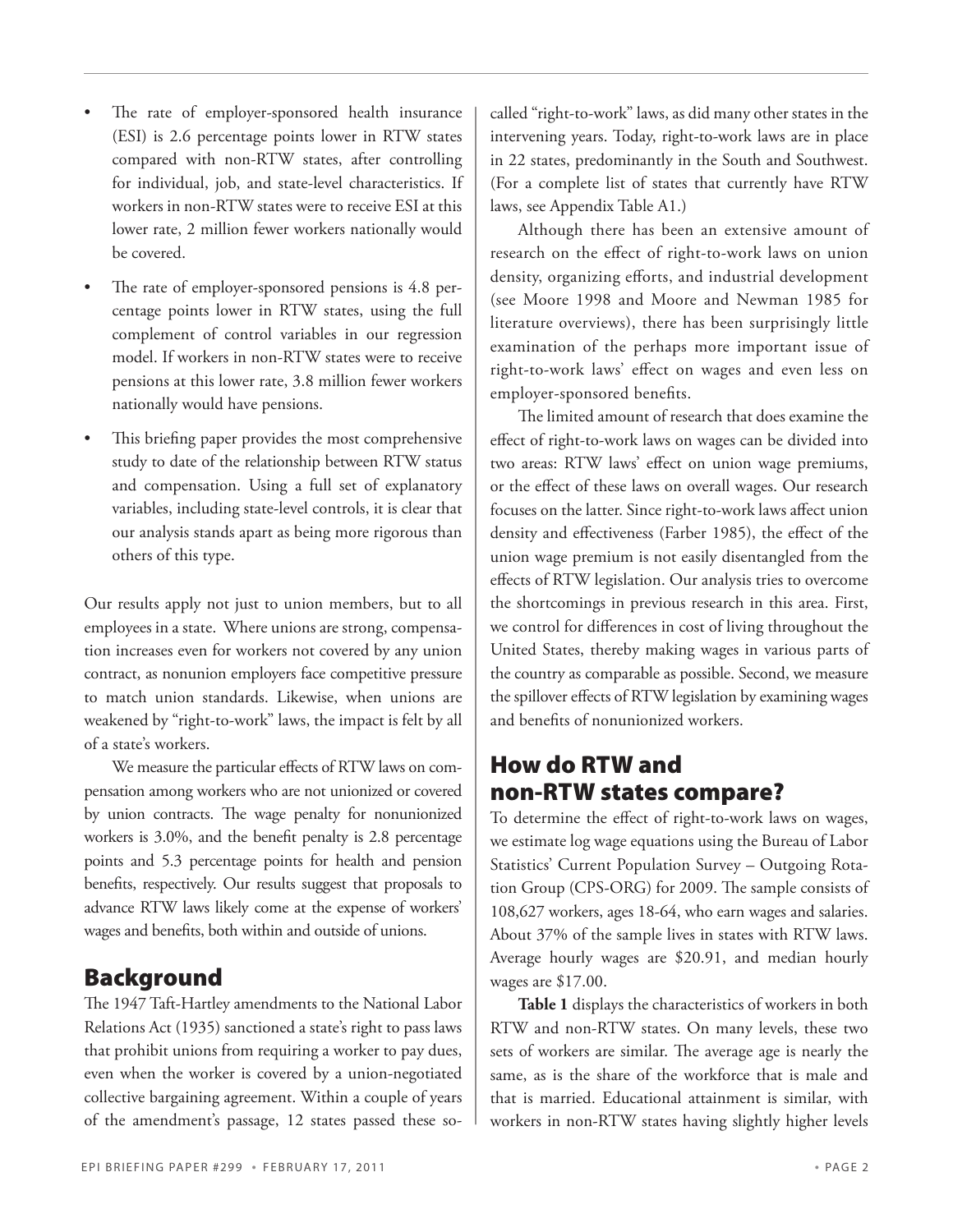#### TA B LE 1

|                               | Right-to-work state | Non-right-to-work state |
|-------------------------------|---------------------|-------------------------|
| <b>Demographics</b>           |                     |                         |
| Age                           | 39.4                | 40.0                    |
| Sex (male)                    | 51.3%               | 50.4%                   |
| Race/ethnicity                |                     |                         |
| White non-Hispanic            | 64.8%               | 71.9%                   |
| Black non-Hispanic            | 13.5                | 7.1                     |
| Hispanic                      | 17.1                | 13.7                    |
| Asian                         | 2.6                 | 5.4                     |
| Other                         | 2.0                 | 1.9                     |
| <b>Education</b>              |                     |                         |
| Some high school              | 10.1%               | 8.1%                    |
| High school degree            | 28.1                | 26.5                    |
| Some college                  | 20.6                | 19.5                    |
| Associate's degree            | 10.7                | 10.5                    |
| College degree                | 20.7                | 23.0                    |
| Post-college degree           | 9.8                 | 12.3                    |
| <b>Married</b>                | 57.2                | 57.4                    |
| Metropolitan area             | 82.3                | 86.4                    |
| <b>Work characteristics</b>   |                     |                         |
| Hourly worker                 | 55.3%               | 56.9%                   |
| <b>Full-time</b>              | 83.1                | 79.6                    |
| Union/union contract          | 7.6                 | 18.6                    |
| Hourly wage                   | \$19.06             | \$22.11                 |
| <b>State characteristics</b>  |                     |                         |
| Unemployment rate (2009)      | 8.6%                | 9.6%                    |
| <b>Cost of living (PERI)</b>  | 0.95                | 1.03                    |
| Cost of living (MO)           | 94.81               | 111.95                  |
| <b>Number of observations</b> | 40,563              | 68,064                  |

#### **Characteristics of workers by residence in right-to-work state**

of schooling. The racial/ethnic composition varies, with more white workers in non-RTW states, and more African American and Hispanic workers in RTW states.

The biggest difference between workers in RTW and non-RTW states is the fact that workers in non-RTW states are more than twice as likely to be in a union or protected by a union contract. Average hourly wages, the prime variable of interest, are 16% higher in non-RTW states (\$22.11 in non-RTW vs. \$19.06 in RTW states). Median wages (not shown) are 14.4% higher in non-RTW states (\$17.16 vs. \$15.00).

## What is the independent effect of right-to-work on wages?

As shown in Table 1, there are differences between workers' characteristics in RTW and non-RTW states, and some of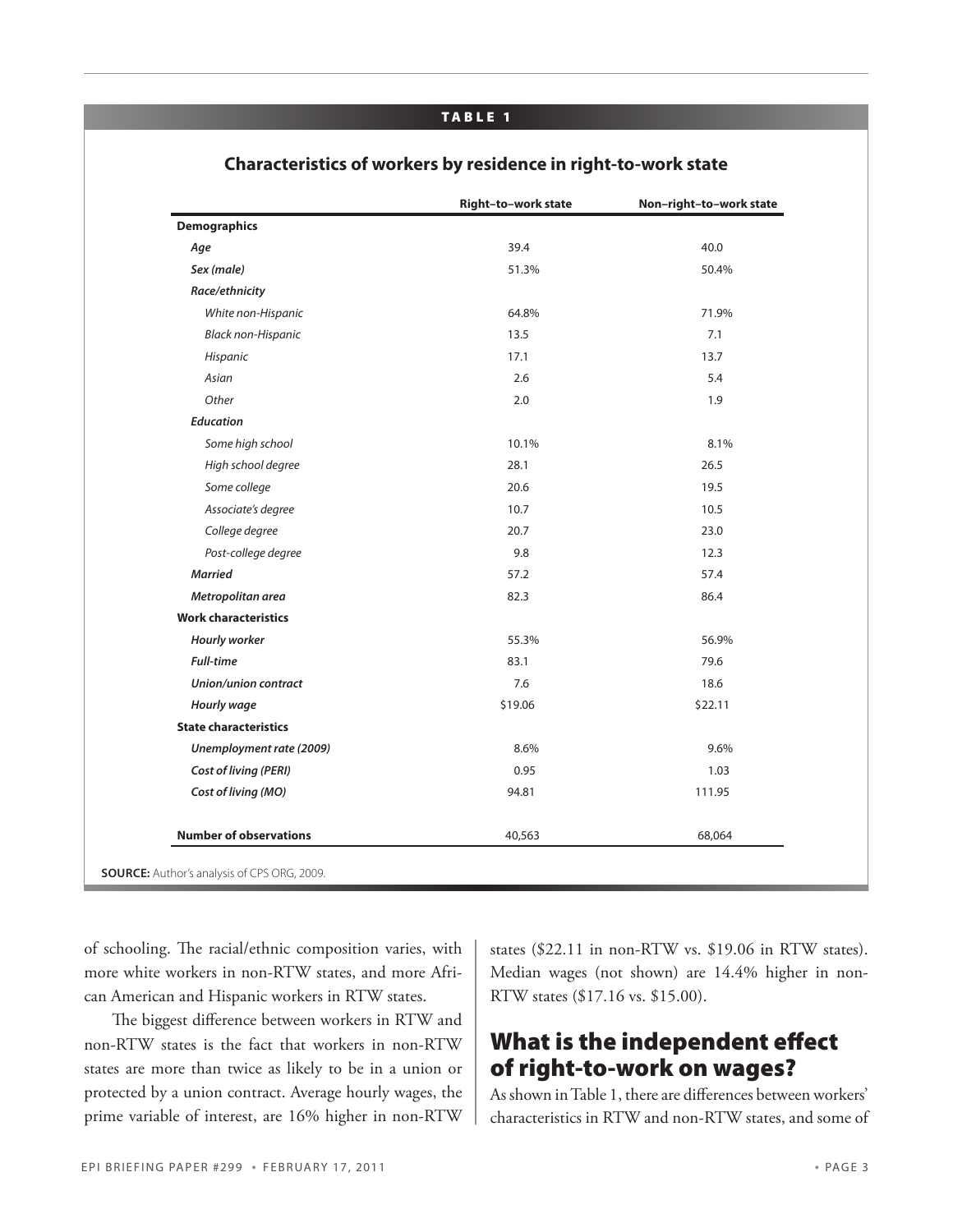these characteristics will have a direct impact on workers' expected wages. For instance, workers in non-RTW states have somewhat higher levels of educational attainment, which is associated with higher wages, on average. Controlling for these factors in a multivariate regression model helps us factor in these differences, allowing us to come closer to identifying the "pure," or independent, RTW effect on wages.

In **Table 2**, we construct a regression model, starting with the most general and building up to a model that controls for the full range of explanatory variables. The dependent variable is always the natural log of hourly wage, and the variable of interest is an indicator variable taking on the value one when the worker lives in a RTW state and zero otherwise. (Full regression results are reported in Appendix Table A2.)

The results of the uncontrolled model mimic the differences in wages found in the descriptive statistics. Wages in RTW states are 13.7% lower than in non-RTW states. The basic set of controls includes the demographic variables included in Table 1 – age, age squared, race/ethnicity, education indicators, sex, marital status, urbanicity, an indicator for being an hourly worker, an indicator for being a full-time worker – in addition to a worker's major industry and occupation. As with worker characteristics, the industry and occupation mix in the state could affect the average wage. Again, controlling for these differences allows us to better isolate the relationship between RTW states and wages. As expected, the

coefficient on the RTW indicator moves closer to zero, and wages in RTW states are found to be 9.1% lower, on average, after controlling for these worker differences.

The third column of Table 2 includes additional statelevel variables on the economic conditions – measured by the state unemployment rate – and differences in cost of living across states. Averages for these three continuous variables are found at the bottom of Table 1. The Political Economy Research Institute (PERI) established a method that was used by researchers in the Census Bureau to calculate a cost-of-living adjustment to the hourly wage. PERI used Fair Market Rents, which consider housing and utilities prices, to construct a state-by-state cost-of-living adjustment. This measure (COL\_PERI) creates an index of prices relative to the national average.

The second measure of cost of living (COL\_MO) is based on data collected from the 3rd quarter of 2010 by the Missouri Economic Research and Information Center. The cost-of-living adjustment scale for each state is based on the average of the indices of cities in that state. As expected, New England, Alaska, Hawaii, and the West Coast are among the most expensive areas to live, while Midwest and Southern states continue to be some of the least expensive.

We include both indicators for cost of living in the full model because they measure costs slightly differently; however, running this regression produces comparable results regardless of which one is used. Controlling for these price differences captures the extent to which higher costs, and

#### TA B LE 2

## **Wage regressions: Estimates of coefficient of right-to-work indicator (full sample)**

| Dependent variable         | <b>Model with no controls</b> | Model with basic set of controls | Full model   |
|----------------------------|-------------------------------|----------------------------------|--------------|
| Natural log of hourly wage | $-0.137***$                   | $-0.0911***$                     | $-0.0317***$ |
|                            | (0.00449)                     | (0.00323)                        | (0.00375)    |

**NOTE:** Robust standard errors are in parentheses. Three asterisks (\*\*\*) indicate significance at the 1% level, two indicate significance at the 5% level, one indicates significance at the 10% level.

 Basic set of controls include age, age squared, race/ethnicity, education indicators, sex, marital status, urbanicity, hourly worker, full-time worker, union status, major industry, and major occupation.

Full model includes the basic set plus state-level unemployment rate and adjustments for cost-of-living differences across states.

**Source:** Author's analysis of CPS ORG, 2009.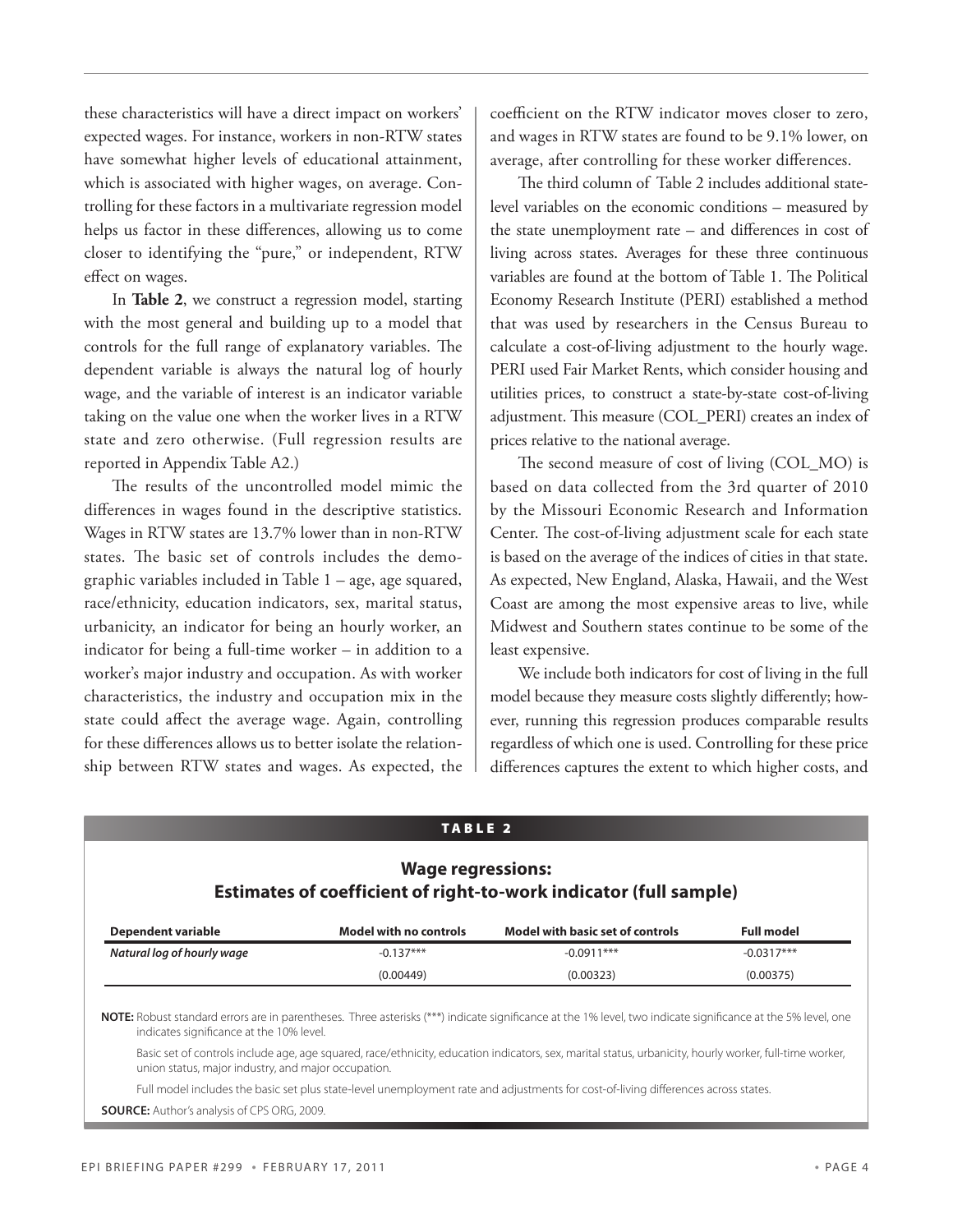therefore higher wages may be found in non-RTW states for reasons other than their lack of RTW legislation, letting us better isolate the relationship between wages and RTW status.

As the methodology above attests, we have attempted as nearly as possible to isolate the impact of "right-to-work" legislation itself, apart from the myriad other factors that impact wages in a given state. All told, our model controls for 42 demographic, economic, geographic, and policy factors. After controlling for this full complement of differences, we find wages in RTW states to be statistically and economically significantly lower than in non-RTW states. On average, "right-to-work" laws are associated with wages – for everyone, not just union members – that are 3.2% lower than they would be without such a law.

Beyond the overall impact of "right-to-work" laws on the workforce as a whole, it is important for policy makers to understand the particular effect such laws can have on specific communities within the state. To get at this question, we ran a series of regressions on demographic subgroups of the population. Here again we are looking at the relationship between RTW laws and wages in both

#### TA B LE 3

### **Wage regressions on restricted samples: Estimates of coefficient of right-to-work indicator**

| <b>Sample</b>                  | <b>Model with no controls</b> | <b>Full model</b> |
|--------------------------------|-------------------------------|-------------------|
| <b>Women only</b>              | $-0.145***$                   | $-0.0442***$      |
|                                | (0.00596)                     | (0.00513)         |
| Men only                       | $-0.132***$                   | $-0.0172***$      |
|                                | (0.00656)                     | $-0.0054$         |
| Less than high school only     | $-0.0780***$                  | $-0.0389***$      |
|                                | (0.0103)                      | (0.0110)          |
| High school only               | $-0.102***$                   | $-0.0274***$      |
|                                | (0.00674)                     | (0.00611)         |
| Some college only              | $-0.0990***$                  | $-0.0317***$      |
|                                | (0.00715)                     | (0.00630)         |
| College or more only           | $-0.117***$                   | $-0.0314***$      |
|                                | (0.00781)                     | (0.00766)         |
| White non-Hispanic only        | $-0.0988***$                  | $-0.0298***$      |
|                                | (0.00545)                     | (0.00444)         |
| <b>Black non-Hispanic only</b> | $-0.180***$                   | $-0.0483***$      |
|                                | (0.0131)                      | (0.0113)          |
| <b>Hispanic only</b>           | $-0.108***$                   | $-0.0444***$      |
|                                | (0.0102)                      | (0.0105)          |
| <b>Union only</b>              | $-0.0951***$                  | $-0.0287***$      |
|                                | (0.0107)                      | (0.00997)         |
| <b>Non-union only</b>          | $-0.110***$                   | $-0.0298***$      |
|                                | (0.00488)                     | (0.00402)         |

**NOTE:** Robust standard errors are in parentheses. Three asterisks (\*\*\*) indicate significance at the 1% level, two indicate significance at the 5% level, one indicates significance at the 10% level.

Full model includes the age, age squared, race/ethnicity, education indicators, sex, marital status, urbanicity, hourly worker, full-time worker, union status, major industry, major occupation, state level unemployment rate and adjustments for cost-of-living differences across states (except where restricted sample disallows variable inclusion).

**Source:** Author's analysis of CPS ORG, 2009.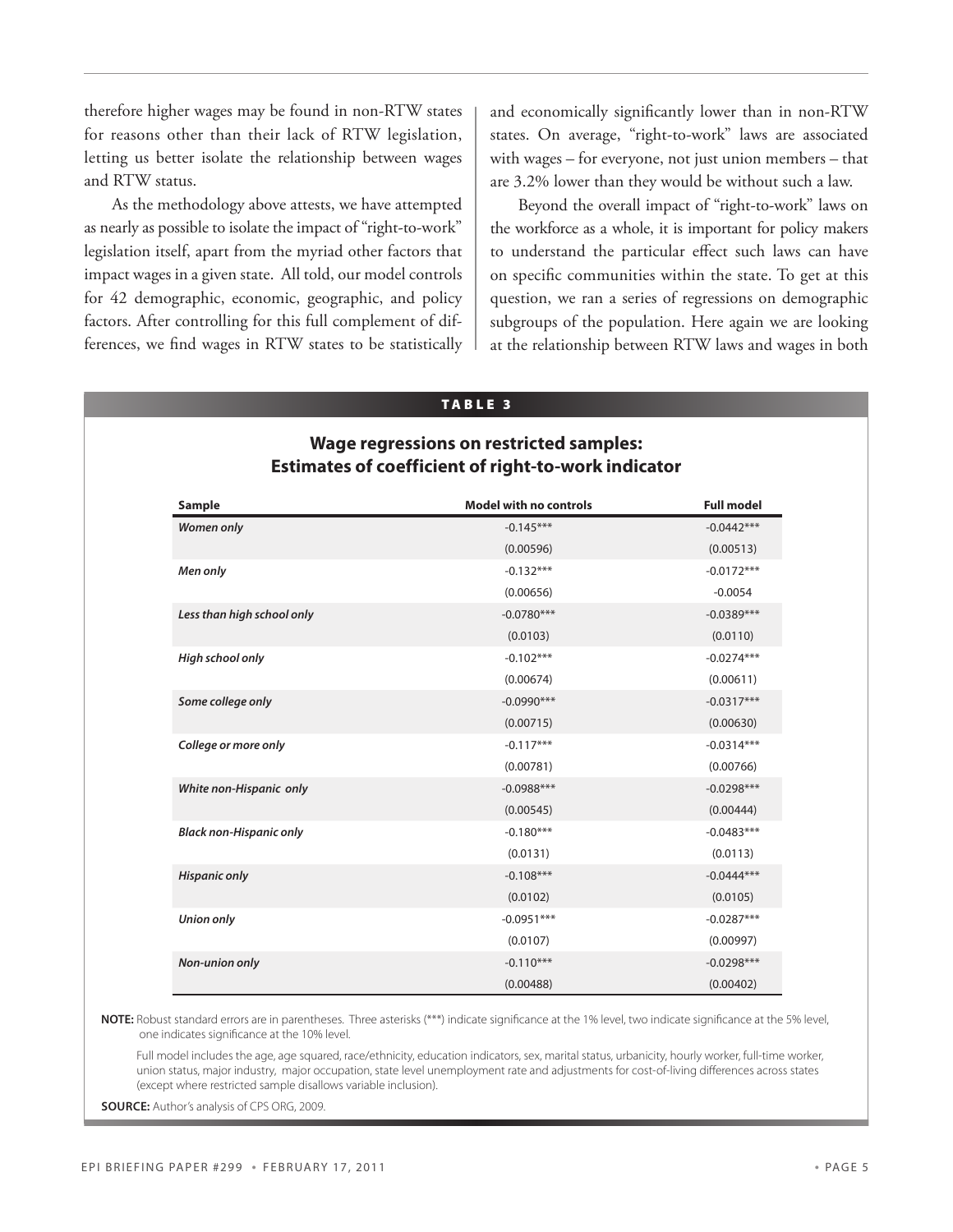the model without meaningful controls and the fully controlled model (comparable to column 3 in Table 2). In the model with no controls, it appears that male and female workers experience the same wage penalty, but after controlling for individual and state characteristics, we find that women's wages are penalized further (4.4%) in RTW states than men's (1.7%). The wage penalty exists across all categories of educational attainment and racial/ ethnic groups; however, we find that it is higher among nonwhites, with the RTW penalty being 4.8% for blacks and 4.4% for Hispanics.

It is particularly important to note that "right-towork" laws have a statistically significant negative effect on the wages of *nonunion workers*, as shown in the last row of **Table 3**. Using the fully controlled regression model, our analysis indicates that nonunion workers in RTW states have wages that are 3.0% lower, on average, than their counterparts in non-RTW states.

## RTW status and employer-sponsored benefits

To determine the effect of right-to-work laws on employersponsored benefits, we use the Bureau of Labor Statistics' Current Population Survey from March 2010, referring to full-year 2009 information.<sup>1</sup> The sample consists of 21,834 employees, ages 18-64. As with the wage data, about 37%

of the sample lives in states with RTW laws. Examining this sample, we find that 69.7% of workers have employersponsored health insurance, and 42.1% have employersponsored pensions.2 In raw comparisons, about 4.5% more of the workforce is covered by employer-sponsored insurance in non-RTW states than in RTW states. Similarly, about 4.5% more of the workforce receives a pension through their job in non-RTW states than in RTW states.

We follow the same methodology as in the wage analysis, starting with a model with no controls and building up to one with a full set of controls. In addition to the overall cost-of-living measures, the health insurance regressions also include average family premiums within each state to further control for the effects of prices on the rate at which employers offer and employees take up these benefits. The key results are shown in **Table 4** (with detailed regression results in Appendix Table A3).

As expected, the results of the uncontrolled model directly replicate the descriptive statistics that show benefit coverage is lower in RTW than non-RTW states. Workers' employer-sponsored health insurance coverage in RTW states is 4.5 percentage points lower and employersponsored pension coverage is 4.6 percentage points lower than among workers in non-RTW states. The full model confirms these results. After controlling for differences in prices across states as well as individual socioeconomic

#### TA B LE 4

#### **Benefit regressions: Estimates of coefficient of right-to-work indicator (full sample)**

| Dependent variable                  | <b>Model with no controls</b> | Model with basic set of controls | <b>Full model</b> |
|-------------------------------------|-------------------------------|----------------------------------|-------------------|
| Employer-sponsored health insurance | $-0.0447***$                  | $-0.0258***$                     | $-0.0259***$      |
|                                     | (0.00780)                     | (0.00709)                        | (0.00887)         |
| <b>Employer-sponsored pension</b>   | $-0.0464***$                  | $-0.0272***$                     | $-0.0483***$      |
|                                     | (0.00819)                     | (0.00756)                        | (0.00926)         |

**NOTE:** Linear regression model used for ease in interpretation. Probit regression was also run with consistent results.. Robust standard errors are in parentheses. Three asterisks (\*\*\*) indicate significance at the 1% level, two indicate significance at the 5% level, one indicates significance at the 10% level.

 Basic set of controls include age, age squared, race/ethnicity, education indicators, sex, marital status, urbanicity, hourly worker, full-time worker, union status, major industry, and major occupation.

 Full model includes the basic set plus state level unemployment rate and adjustments for cost-of-living differences across states. Health insurance model includes average ESI family premiums.

**Source:** Author's analysis of CPS ASEC, 2010.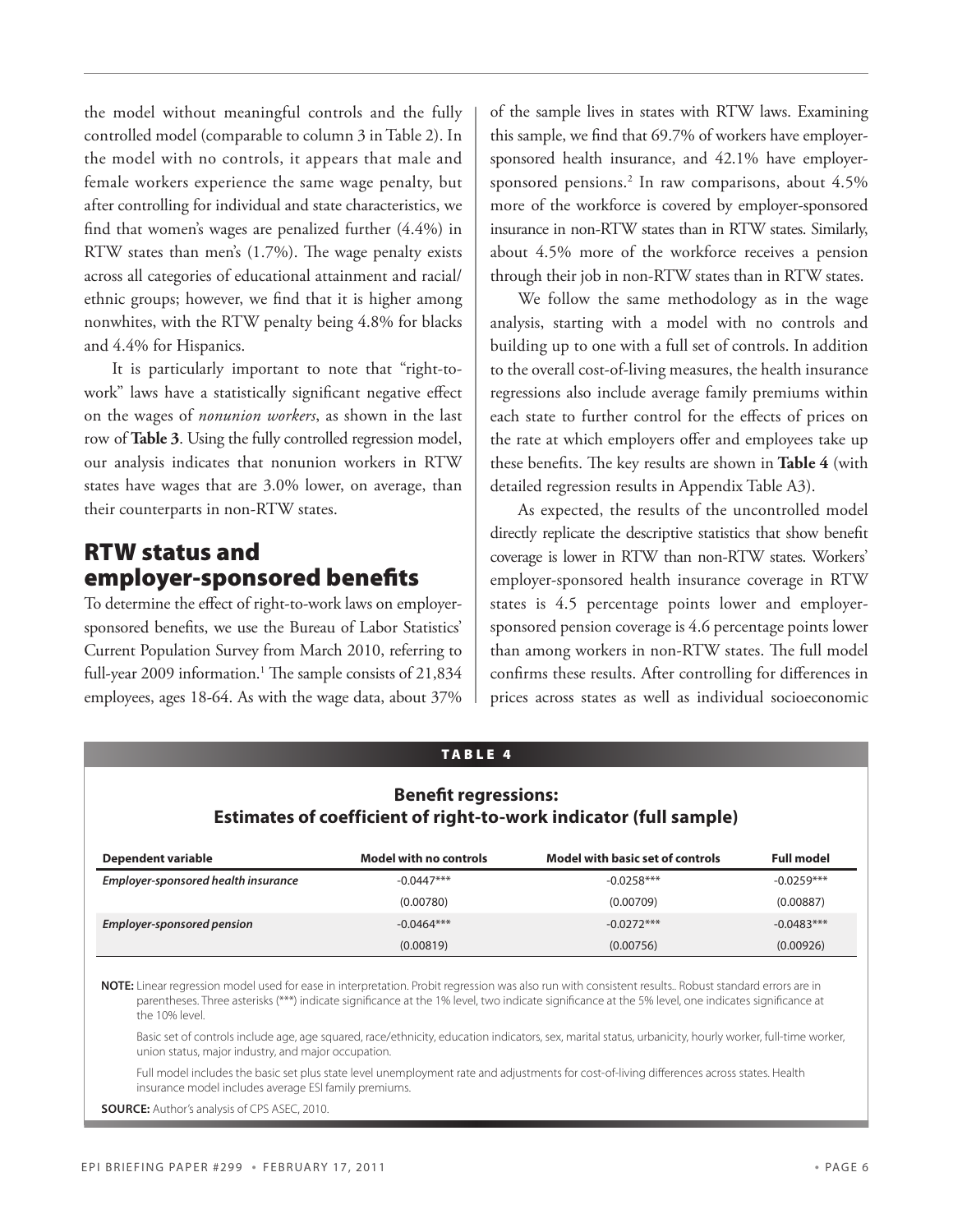characteristics, workers in RTW states, on average, are less likely to receive health insurance (by 2.6 percentage points) and pensions (by 4.8 percentage points) from employers. These estimates imply a much larger percentage drop in actual coverage, since coverage even in non-RTW states is far from universal: coverage of employer-sponsored

health insurance and pensions is, respectively, 71.5% and 44.9% in non-RTW states. Therefore, a 2.6 percentagepoint estimated deterioration in health insurance coverage in non-RTW states implies a 3.8% reduction in coverage, or 2 million fewer covered workers. Likewise, a 4.8 percentage-point estimated deterioration in pension coverage

#### TA B LE 5

#### **Benefit regressions on restricted samples: Estimates of coefficient of right-to-work indicator**

|                                | <b>Dependent variable:</b><br><b>Employer-sponsored health insurance</b> |                   | <b>Dependent variable:</b><br><b>Employer-sponsored pension</b> |                   |  |
|--------------------------------|--------------------------------------------------------------------------|-------------------|-----------------------------------------------------------------|-------------------|--|
| Sample                         | <b>Model with no controls</b>                                            | <b>Full model</b> | <b>Model with no controls</b>                                   | <b>Full model</b> |  |
| <b>Women only</b>              | $-0.0476***$                                                             | $-0.0219*$        | $-0.0480***$                                                    | $-0.0489***$      |  |
|                                | (0.0108)                                                                 | (0.0125)          | (0.0115)                                                        | (0.0129)          |  |
| Men only                       | $-0.0421***$                                                             | $-0.0295**$       | $-0.0447***$                                                    | $-0.0468***$      |  |
|                                | (0.0113)                                                                 | (0.0126)          | (0.0116)                                                        | (0.0133)          |  |
| Less than high school only     | $-0.0396$                                                                | $-0.0434$         | 0.0173                                                          | 0.00893           |  |
|                                | (0.0246)                                                                 | (0.0352)          | (0.0177)                                                        | (0.0246)          |  |
| High school only               | $-0.0495***$                                                             | $-0.0206$         | $-0.0317**$                                                     | $-0.0305*$        |  |
|                                | (0.0151)                                                                 | (0.0171)          | (0.0148)                                                        | (0.0174)          |  |
| Some college only              | $-0.0312**$                                                              | $-0.0415**$       | $-0.0568***$                                                    | $-0.0812***$      |  |
|                                | (0.0140)                                                                 | (0.0169)          | (0.0146)                                                        | (0.0159)          |  |
| College or more only           | $-0.0189*$                                                               | $-0.0106$         | $-0.0342**$                                                     | $-0.0419**$       |  |
|                                | (0.0113)                                                                 | (0.0133)          | (0.0151)                                                        | (0.0174)          |  |
| White non-Hispanic only        | $-0.0365***$                                                             | $-0.0292***$      | $-0.0551***$                                                    | $-0.0583***$      |  |
|                                | (0.00930)                                                                | (0.0105)          | (0.0106)                                                        | (0.0112)          |  |
| <b>Black non-Hispanic only</b> | $-0.0213$                                                                | $-0.0150$         | $-0.00577$                                                      | $-0.0244$         |  |
|                                | (0.0234)                                                                 | (0.0287)          | (0.0227)                                                        | (0.0276)          |  |
| <b>Hispanic only</b>           | $-0.0223$                                                                | $-0.0442*$        | $-0.000335$                                                     | $-5.21e-05$       |  |
|                                | (0.0192)                                                                 | (0.0265)          | (0.0161)                                                        | (0.0223)          |  |
| <b>Union only</b>              | $-0.0216$                                                                | $-0.00987$        | 0.00818                                                         | 0.00124           |  |
|                                | (0.0230)                                                                 | (0.0273)          | (0.0306)                                                        | (0.0349)          |  |
| <b>Non-union only</b>          | $-0.0304***$                                                             | $-0.0276***$      | $-0.0238***$                                                    | $-0.0527***$      |  |
|                                | (0.00817)                                                                | (0.00933)         | (0.00839)                                                       | (0.00964)         |  |

**NOTE:** Linear regression model. Robust standard errors are in parentheses. Three asterisks (\*\*\*) indicate significance at the 1% level, two indicate significance at the 5% level, one indicates significance at the 10% level.

 Full model includes the age, age squared, race/ethnicity, education indicators, sex, marital status, urbanicity, hourly worker, full-time worker, union status, major industry, major occupation, state level unemployment rate and adjustments for cost-of-living differences across states (except where restricted sample disallows variable inclusion).

**Source:** Author's analysis of CPS ASEC, 2010.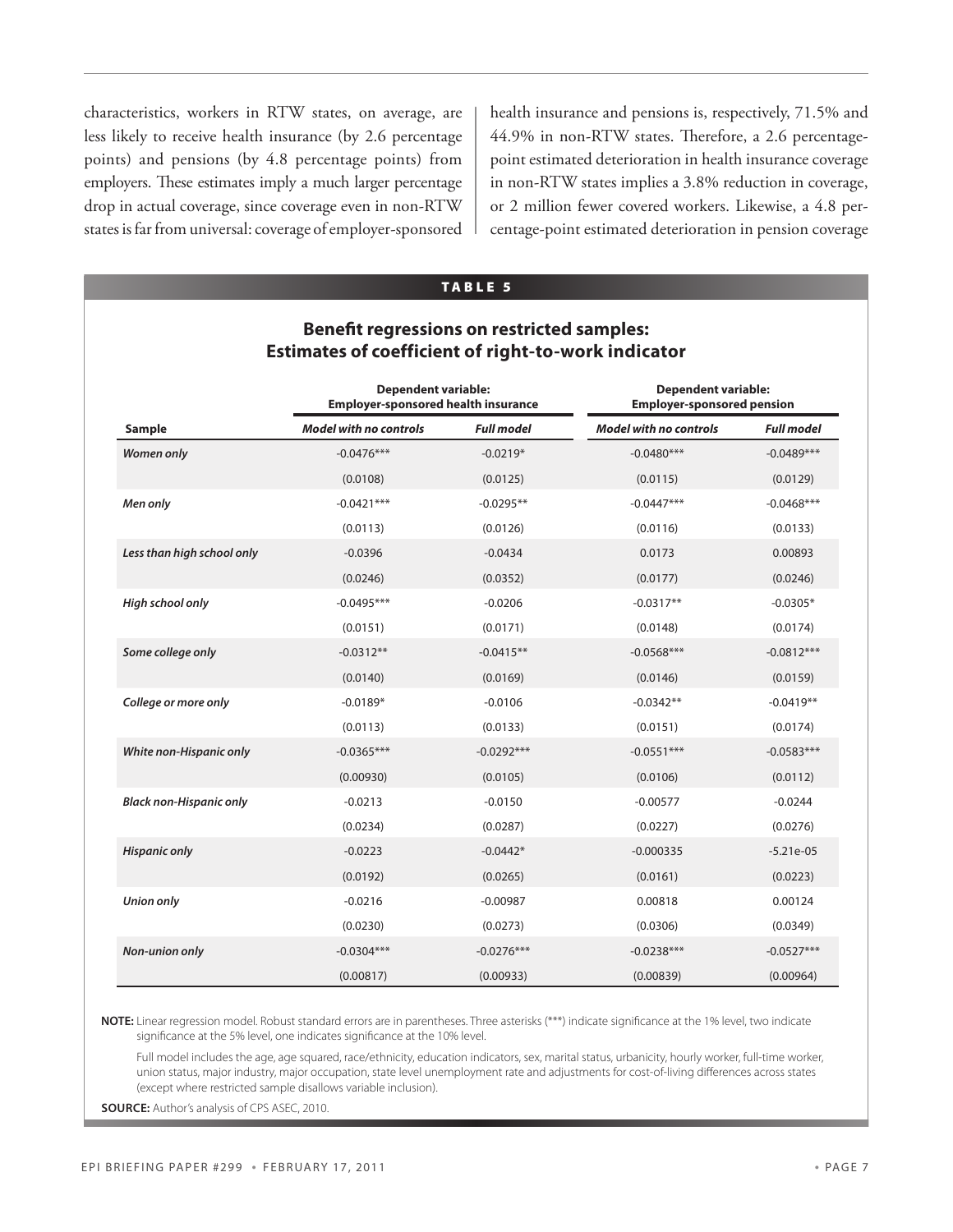in non-RTW states implies a 12.1% reduction in pension coverage, or 3.8 million fewer workers with pensions.

Because the sample size is smaller in the benefit analysis, it is harder to conduct a detailed analysis for subgroups of the population. But some findings are clear and statistically significant: In this case, male and female workers in non-RTW states are equally more likely to have employersponsored benefits.

We find that RTW legislation has large spillover effects, that is, the legislation doesn't only affect unionized workers, but also those that lack union contract coverage. The coefficient of RTW for the nonunion subgroup is quite large: -2.8 percentage points for insurance and -5.3 percentage points for pensions. This suggests that even among nonunion workers, living in a RTW state makes them less likely to enjoy valuable employer-sponsored benefits.

# The necessity of rigorous methodology

Tables 2 and 4 show that workers in RTW states have lower compensation, on average, than their counterparts in non-RTW states. How much of this difference can be attributed to RTW status itself? There is an inherent "endogeneity" problem in any attempt to answer that question, namely that RTW and non-RTW states differ on a wide variety of measures that are also related to compensation, making it difficult to isolate the impact of RTW status. The approach we use to identify the independent effect on compensation of being in a RTW state is admittedly limited, but we do control for all of the many observable characteristics that are available in the CPS, including education, race/ethnicity, age, gender, marital status, union status, industry, occupation, urbanicity, whether a worker is an hourly worker, and whether a worker is a full-time worker. We also control for macroeconomic differences between states that may affect compensation packages, including cost-of-living measures and the unemployment rate. But despite our comprehensive set of observable controls, there may be unobservable state-level characteristics that lead to both lower average compensation packages and an increased likelihood of RTW legislation (for example, a broader political climate that puts workers at a disadvantage).

With these caveats, the analysis presented above is as close as rigorous social science can get to identifying the specific impact of "right-to-work" laws on wages and benefits. In fact, almost all other studies on RTW fail to use such rigorous methods. For instance, in a report from the Indiana Chamber of Commerce Foundation, Vedder, Denhart, and Robe (2011) examine the effects of RTW legislation on income growth from 1977-2008. In our analysis, we include a full set of demographic variables, including race/ethnicity, gender, education, age, marital status, and metro area. Of this list, Vedder et al. control only for the change in college attainment. We control for work characteristics such as being in a union or having a union contract, hourly worker and full-time worker status, 12 major industry categories, and nine occupational classifications. Of this list, Vedder et al. only control for average proportion of employment in manufacturing. Both of our studies control for a labor force measure; ours is the unemployment rate, while Vedder et al. use the change in the employer-to-population ratio. They also include population growth, imperative for looking at changes over long spans of time when growth occurred unevenly across the country. We also control for two measures of cost of living, which captures the extent to which higher costs and therefore higher wages may be found in non-RTW states for reasons other than their lack of RTW legislation, letting us better isolate the relationship between wages and RTW status; Vedder et al. do not control for cost of living. Their remaining control variable is years that have elapsed since each state attained statehood, for which they offer no justification.

In short, we include the set of controls that the standard econometric practice demands in analyses of this type. Vedder et al. (2011) do not meet this standard, calling into question the validity of their analysis.<sup>3</sup>

## Conclusions

Once we control for our comprehensive set of both individual and state-level observable characteristics, we find that the mean effect of working in a right-to-work state is a 3.2% reduction in wages for workers in these states. We also find a 2.6 and 4.8 percentage-point reduction in employer-sponsored health insurance and employer-sponsored pensions, respectively. Furthermore, we demonstrate that the wage penalty for nonunionized workers is 3.0%, and the benefit penalty is 2.8 percentage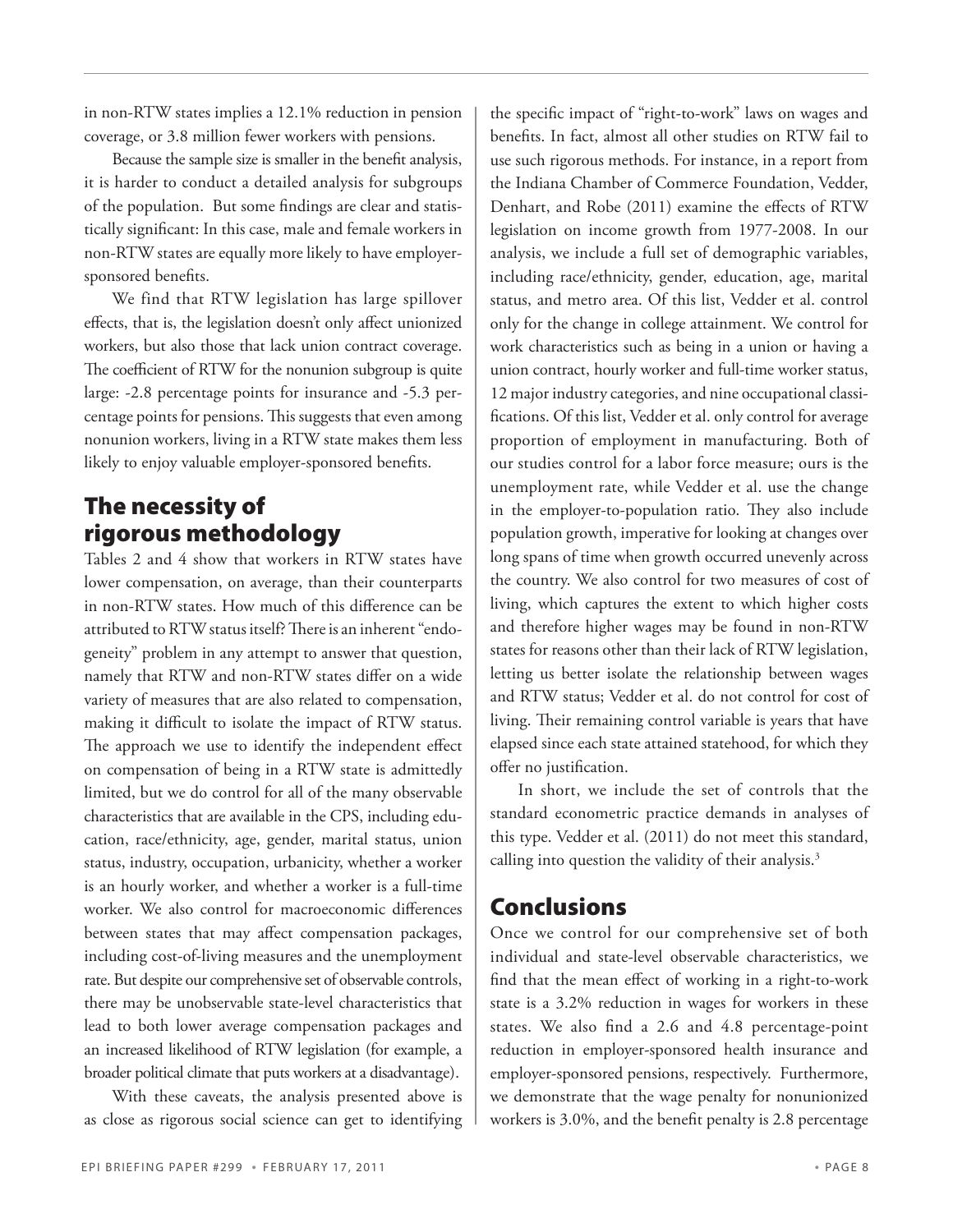points and 5.3 percentage points for health and pension benefits, respectively.

It is notoriously difficult to separate out the effect of a single public policy on wages across a statewide economy. It is possible that future data will enable even more exact measurements. However, our findings – that "right–towork" laws are associated with significantly lower wages and reduced chances of receiving employer-sponsored health insurance and pensions – are based on the most rigorous statistical analysis currently possible. These findings

should discourage right-to-work policy initiatives. The fact is, while RTW legislation misleadingly sounds like a positive change in this weak economy, in reality the opportunity it gives workers is only that to work for lower wages and fewer benefits. For legislators dedicated to making policy on the basis of economic fact rather than ideological passion, our findings indicate that, contrary to the rhetoric of RTW proponents, the data show that workers in "right-to-work" states have lower compensation – both union and nonunion workers alike.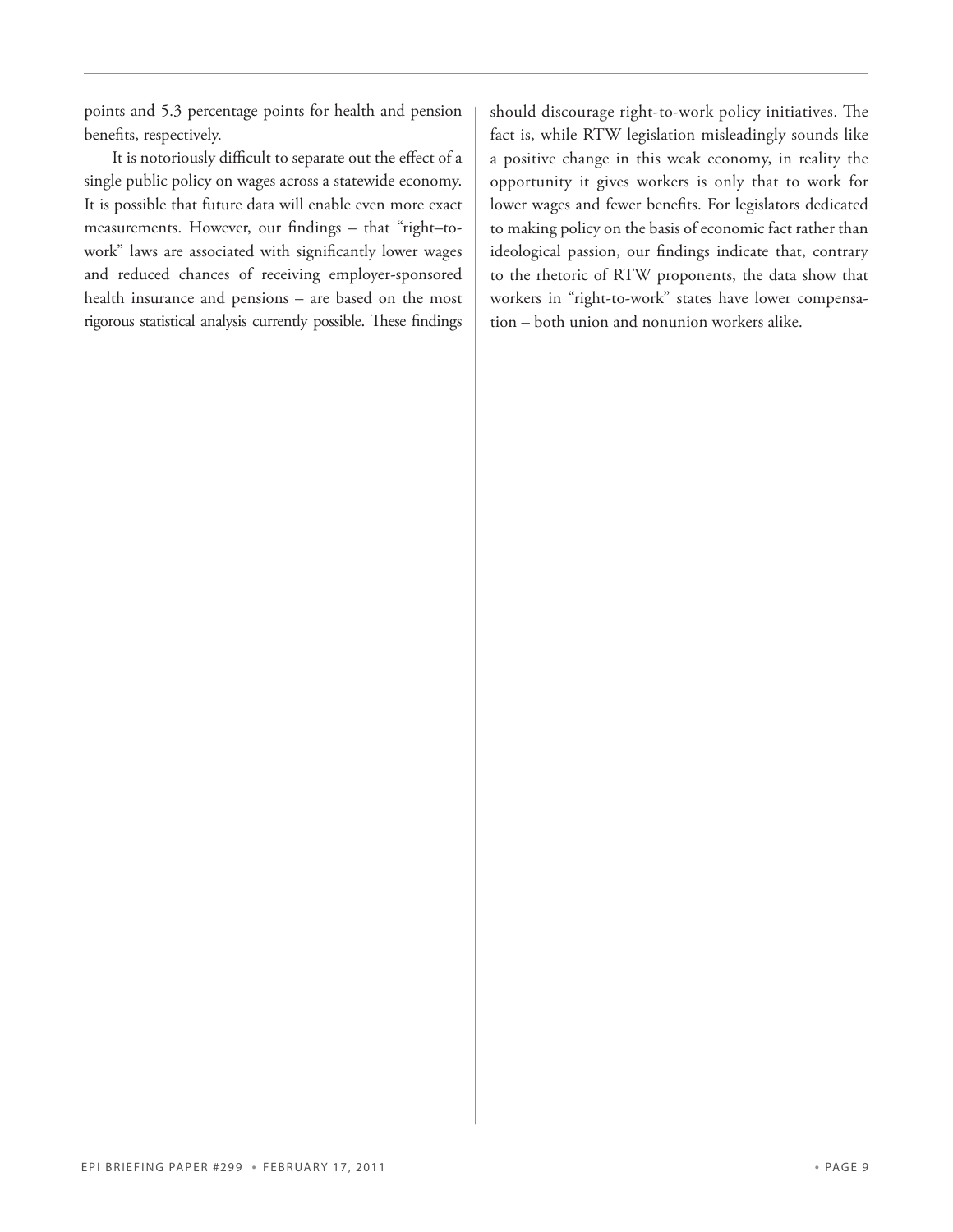# Appendix

## TABLE A1

## **Right to work states**

| Alabama     | Nevada         |
|-------------|----------------|
| Arizona     | North Carolina |
| Arkansas    | North Dakota   |
| Florida     | Oklahoma       |
| Georgia     | South Carolina |
| Idaho       | South Dakota   |
| lowa        | Tennessee      |
| Kansas      | Texas          |
| Louisiana   | Utah           |
| Mississippi | Virginia       |
| Nebraska    | Wyoming        |
|             |                |

**Source:** U.S. Department of Labor, Wage and Hour Division.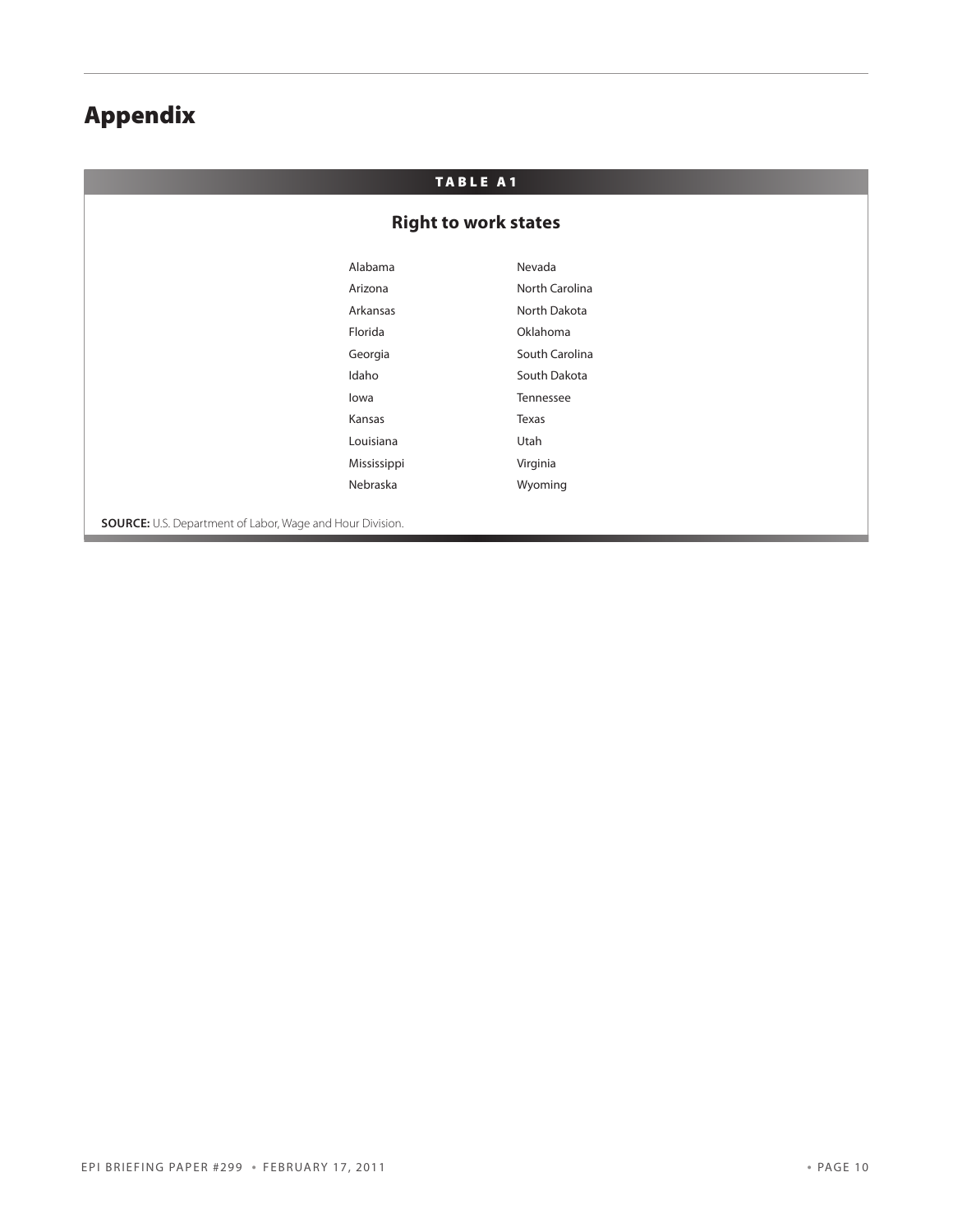#### TABLE A2

# **Full regression results: Log wage regressions**

|                                               | <b>Model with no controls</b> | <b>Model with basic set of controls</b> | <b>Full model</b> |
|-----------------------------------------------|-------------------------------|-----------------------------------------|-------------------|
| <b>RTW</b> indicator                          | $-0.137***$                   | $-0.0911***$                            | $-0.0317***$      |
|                                               | (0.00449)                     | (0.00323)                               | (0.00375)         |
| <b>Union indicator</b>                        |                               | $0.131***$                              | $0.120***$        |
|                                               |                               | (0.00450)                               | (0.00445)         |
| White non-Hispanic                            |                               | $0.0915***$                             | $0.100***$        |
|                                               |                               | (0.00525)                               | (0.00522)         |
| Hispanic                                      |                               | $-0.00855$                              | $-0.0411***$      |
|                                               |                               | (0.00633)                               | (0.00635)         |
| Asian                                         |                               | $0.0417***$                             | 0.00675           |
|                                               |                               | (0.00994)                               | (0.00999)         |
| Other race/ethnicity                          |                               | $0.0586***$                             | 0.0506***         |
|                                               |                               | (0.0107)                                | (0.0107)          |
| Male                                          |                               | $0.144***$                              | $0.143***$        |
|                                               |                               | (0.00361)                               | (0.00358)         |
| Some high school                              |                               | $-0.112***$                             | $-0.114***$       |
|                                               |                               | (0.00555)                               | (0.00554)         |
| Some college                                  |                               | $0.0706***$                             | $0.0673***$       |
|                                               |                               | (0.00417)                               | (0.00414)         |
| Associate's degree                            |                               | $0.153***$                              | $0.151***$        |
|                                               |                               | (0.00538)                               | (0.00534)         |
| College                                       |                               | $0.258***$                              | $0.252***$        |
|                                               |                               | (0.00539)                               | (0.00534)         |
| Advanced degree                               |                               | $0.454***$                              | $0.447***$        |
|                                               |                               | (0.00752)                               | (0.00746)         |
| Age                                           |                               | 0.0368***                               | $0.0370***$       |
|                                               |                               | (0.000917)                              | (0.000909)        |
| Age squared                                   |                               | $-0.000361***$                          | $-0.000365***$    |
|                                               |                               | $(1.13e-05)$                            | $(1.12e-05)$      |
| <b>Married</b>                                |                               | $0.0710***$                             | $0.0751***$       |
|                                               |                               | (0.00340)                               | (0.00337)         |
| Hourly worker                                 |                               | $-0.174***$                             | $-0.167***$       |
|                                               |                               | (0.00409)                               | (0.00407)         |
| <b>Full-time worker</b>                       |                               | $0.142***$                              | $0.146***$        |
|                                               |                               | (0.00461)                               | (0.00459)         |
| Metro area                                    |                               | $0.137***$                              | $0.105***$        |
|                                               |                               | (0.00381)                               | (0.00391)         |
| Industry and occupation indicators            | no                            | yes                                     | yes               |
| State unemployment and cost-of-living indices | no                            | no                                      | yes               |
| Constant                                      | $2.879***$                    | $1.431***$                              | $0.758***$        |
|                                               | (0.00280)                     | (0.0195)                                | (0.0275)          |
| <b>Observations</b>                           | 108627                        | 108627                                  | 108627            |
| R-squared                                     | 0.011                         | 0.518                                   | 0.526             |

**NOTE:** Robust standard errors are in parentheses. Three asterisks (\*\*\*) indicate significance at the 1% level, two indicate significance at the 5% level, one indicates significance at the 10% level. Omitted categories include: Black non-Hispanic, high school education. Contact authors for coefficient estimates on variables not listed.

**Source:** Author's analysis of CPS ORG, 2009.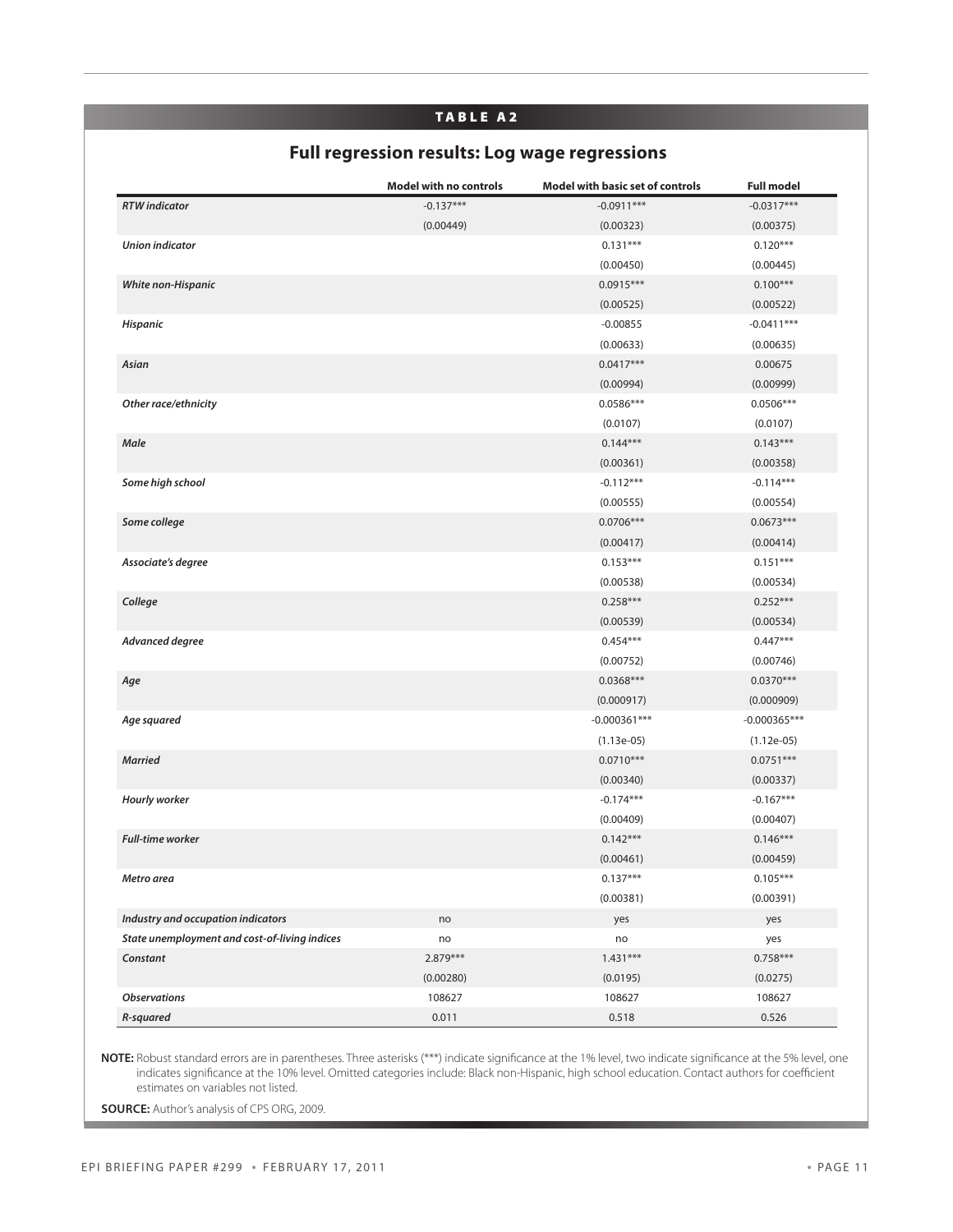#### TA B LE a3

## **Full regression results: Health insurance and pensions**

|                                               | <b>Dependent variable:</b><br><b>Employer-sponsored health insurance</b> |                                            | <b>Dependent variable:</b><br><b>Employer-sponsored pension</b> |                                  |                                            |                   |
|-----------------------------------------------|--------------------------------------------------------------------------|--------------------------------------------|-----------------------------------------------------------------|----------------------------------|--------------------------------------------|-------------------|
|                                               | <b>Model with</b><br>no controls                                         | <b>Model with basic</b><br>set of controls | <b>Full model</b>                                               | <b>Model with</b><br>no controls | <b>Model with basic</b><br>set of controls | <b>Full model</b> |
| <b>RTW</b> indicator                          | $-0.0447***$                                                             | $-0.0258***$                               | $-0.0259***$                                                    | $-0.0464***$                     | $-0.0272***$                               | $-0.0483***$      |
|                                               | (0.00780)                                                                | (0.00709)                                  | (0.00887)                                                       | (0.00819)                        | (0.00756)                                  | (0.00926)         |
| <b>Union indicator</b>                        |                                                                          | $0.106***$                                 | $0.105***$                                                      |                                  | $0.210***$                                 | $0.213***$        |
|                                               |                                                                          | (0.00998)                                  | (0.01000)                                                       |                                  | (0.0131)                                   | (0.0131)          |
| White non-Hispanic                            |                                                                          | $0.0944***$                                | 0.0939***                                                       |                                  | $0.0384***$                                | $0.0346***$       |
|                                               |                                                                          | (0.0119)                                   | (0.0119)                                                        |                                  | (0.0119)                                   | (0.0119)          |
| <b>Hispanic</b>                               |                                                                          | $-0.0703***$                               | $-0.0716***$                                                    |                                  | $-0.0718***$                               | $-0.0628***$      |
|                                               |                                                                          | (0.0141)                                   | (0.0143)                                                        |                                  | (0.0134)                                   | (0.0135)          |
| Asian                                         |                                                                          | $-0.0131$                                  | $-0.0156$                                                       |                                  | $-0.0512***$                               | $-0.0429**$       |
|                                               |                                                                          | (0.0181)                                   | (0.0183)                                                        |                                  | (0.0189)                                   | (0.0190)          |
| Other race/ethnicity                          |                                                                          | 0.0232                                     | 0.0203                                                          |                                  | 0.00995                                    | 0.00608           |
|                                               |                                                                          | (0.0246)                                   | (0.0248)                                                        |                                  | (0.0247)                                   | (0.0248)          |
| Male                                          |                                                                          | $-0.0160**$                                | $-0.0160**$                                                     |                                  | 0.00611                                    | 0.00628           |
|                                               |                                                                          | (0.00746)                                  | (0.00746)                                                       |                                  | (0.00794)                                  | (0.00793)         |
| Some high school                              |                                                                          | $-0.135***$                                | $-0.135***$                                                     |                                  | $-0.108***$                                | $-0.109***$       |
|                                               |                                                                          | (0.0149)                                   | (0.0149)                                                        |                                  | (0.0120)                                   | (0.0120)          |
| Some college                                  |                                                                          | $0.0552***$                                | $0.0552***$                                                     |                                  | $0.0387***$                                | $0.0402***$       |
|                                               |                                                                          | (0.0105)                                   | (0.0105)                                                        |                                  | (0.0103)                                   | (0.0103)          |
| Associate's degree                            |                                                                          | $0.0891***$                                | 0.0890***                                                       |                                  | $0.0636***$                                | $0.0650***$       |
|                                               |                                                                          | (0.0123)                                   | (0.0124)                                                        |                                  | (0.0139)                                   | (0.0138)          |
| College                                       |                                                                          | $0.104***$                                 | $0.103***$                                                      |                                  | $0.0951***$                                | $0.0968***$       |
|                                               |                                                                          | (0.0103)                                   | (0.0103)                                                        |                                  | (0.0118)                                   | (0.0118)          |
| Advanced degree                               |                                                                          | $0.105***$                                 | $0.105***$                                                      |                                  | $0.143***$                                 | $0.145***$        |
|                                               |                                                                          | (0.0122)                                   | (0.0122)                                                        |                                  | (0.0153)                                   | (0.0153)          |
| Age                                           |                                                                          | 0.00470**                                  | 0.00478**                                                       |                                  | $0.0185***$                                | $0.0186***$       |
|                                               |                                                                          | (0.00208)                                  | (0.00208)                                                       |                                  | (0.00206)                                  | (0.00206)         |
| Age squared                                   |                                                                          | $-2.57e-05$                                | $-2.65e-05$                                                     |                                  | $-0.000171***$                             | $-0.000171***$    |
|                                               |                                                                          | $(2.44e-05)$                               | $(2.44e-05)$                                                    |                                  | $(2.53e-05)$                               | $(2.53e-05)$      |
| <b>Married</b>                                |                                                                          | $0.134***$                                 | $0.134***$                                                      |                                  | $0.0672***$                                | $0.0666***$       |
|                                               |                                                                          | (0.00760)                                  | (0.00761)                                                       |                                  | (0.00831)                                  | (0.00830)         |
| <b>Full-time worker</b>                       |                                                                          | $0.145***$                                 | $0.145***$                                                      |                                  | $0.211***$                                 | $0.211***$        |
|                                               |                                                                          | (0.0105)                                   | (0.0105)                                                        |                                  | (0.00910)                                  | (0.00910)         |
| Metro area                                    |                                                                          | $0.0292***$                                | 0.0295***                                                       |                                  | 0.00248                                    | 0.0119            |
|                                               |                                                                          | (0.00936)                                  | (0.00959)                                                       |                                  | (0.00970)                                  | (0.00996)         |
| Industry and occupation indicators            | no                                                                       | yes                                        | yes                                                             | no                               | yes                                        | yes               |
| State unemployment and cost-of-living indices | no                                                                       | no                                         | yes                                                             | no                               | no                                         | yes               |
| Constant                                      | $0.715***$                                                               | $0.255***$                                 | $0.295***$                                                      | $0.449***$                       | $-0.328***$                                | $-0.105*$         |
|                                               | (0.00459)                                                                | (0.0434)                                   | (0.0726)                                                        | (0.00500)                        | (0.0398)                                   | (0.0605)          |
| <b>Observations</b>                           | 21834                                                                    | 20951                                      | 20951                                                           | 21834                            | 20951                                      | 20951             |
| R-squared                                     | 0.002                                                                    | 0.226                                      | 0.227                                                           | 0.002                            | 0.240                                      | 0.242             |

**NOTE:** Linear regression model used for ease in interpretation. Probit regression was also run with consistent results. Robust standard errors are in parentheses. Three asterisks (\*\*\*) indicate significance at the 1% level, two indicate significance at the 5% level, one indicates significance at the 10% level. Omitted categories include: Black non-Hispanic, high school education. Health insurance regression includes average family health insurance premiums. Contact authors for coefficient estimates on variables not listed.

**Source:** Author's analysis of CPS ASEC, 2009.